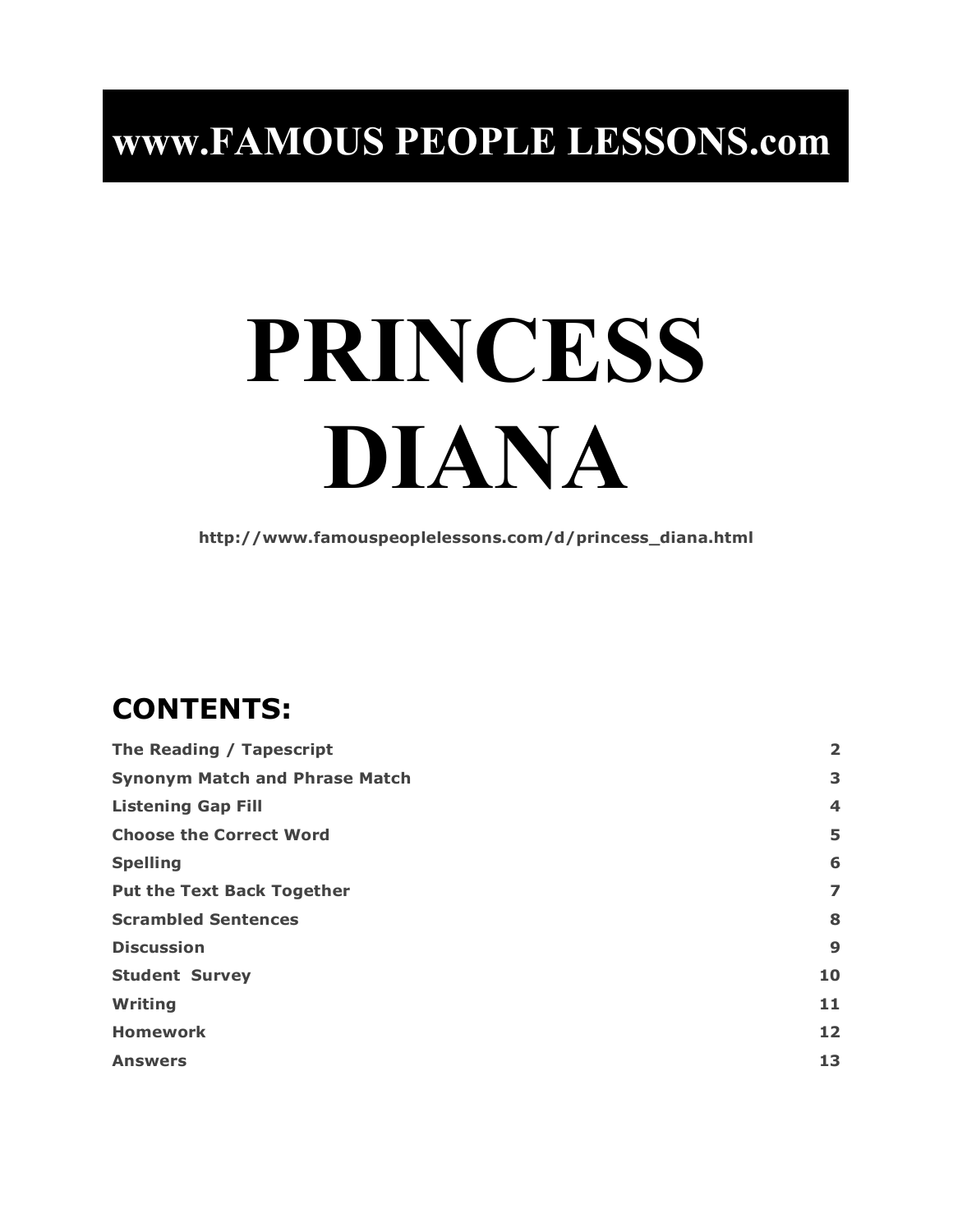## **THE READING / TAPESCRIPT**

Lady Diana Spencer was born in 1961. She had a normal, quiet upbringing. It could never have prepared her for the fame and glamour of being a British princess. Within a few years, she changed from being a shy teenager to the most photographed person on the planet. She hit newspaper headlines around the world, but the biggest one was for her death at the age of 36.

Diana was a kindergarten teacher in London when she caught the interest of Prince Charles. She won the hearts of a nation with her shy smiles and natural beauty. The whole world watched the fairytale royal wedding in 1981. A year later, she gave birth to Prince William, the first of her two sons.

Diana was nervous at first in public, but she soon developed a charming manner. She took a strong interest in many charities and important causes. She highlighted the suffering of the homeless, lepers and AIDS victims. She also campaigned for the abolition of landmines and many countries banned them.

Diana and Charles divorced in 1996. She struggled with depression and eating disorders for many years after. She finally found happiness with an Egyptian film producer, Dodi Al-Fayed. Their romance was closely followed by the paparazzi, which led to the fatal car crash that killed her in Paris in 1997. At her funeral, British Prime Minister Tony Blair called her the "People's Princess". To many, she was simply the "Queen of Hearts".

243 words Flesch Kinkaid 7.4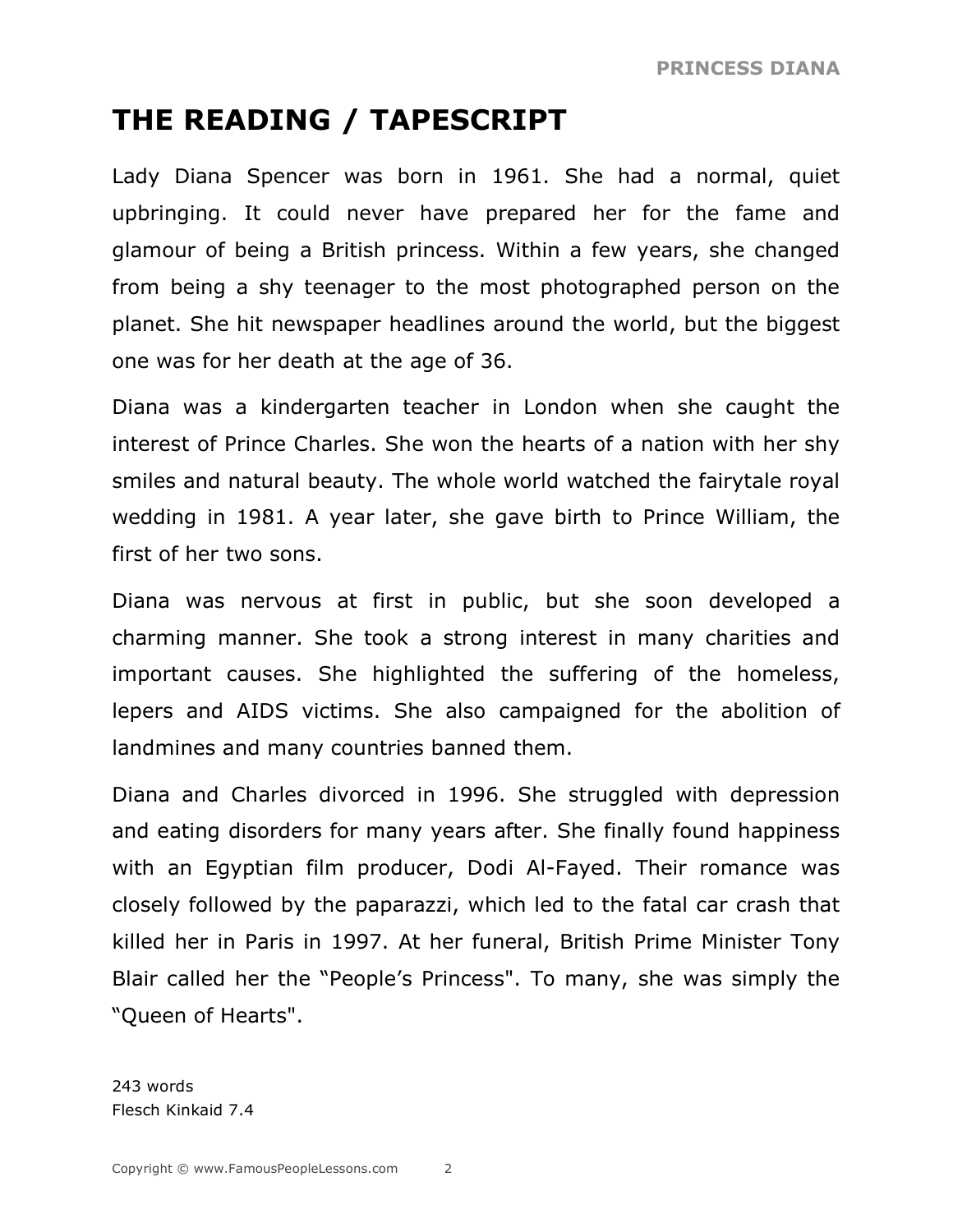**SYNONYM MATCH: Match the words from the article on the left with their synonyms on the right. Are your answers the same as other students'?**

#### *Paragraphs 1 and 2*

| upbringing |  | attention |
|------------|--|-----------|
|------------|--|-----------|

- 2 fame *b.* inside
- 3. within *c.* captured
- 4. interest *d.* childhood
- 5. won *e.* pure
- 6. natural *f.* stardom

#### *Paragraphs 3 and 4*

- 7. in public *g.* missions
- 8. causes *h.* ending
- 9. abolition *i.* deadly
- 10. depression *j.* illnesses
- 11 disorders *k* unhappiness
- 12 fatal **12** fatal **lates in the lates of people**

#### **PHRASE MATCH: Match the following phrases from the article.**

1. She had a normal, *a.* headlines around the world 2 the most photographed *b.* and eating disorders 3. She hit newspaper *c.* in many charities 4. she caught the interest *d.* quiet upbringing 5. She won the hearts of a *e.* suffering of the homeless 6. She took a strong interest *f.* nation with her shy smiles 7. She highlighted the *g.* person on the planet 8. She also campaigned for the *h.* the "Queen of Hearts" 9. She struggled with depression *i.* of Prince Charles 10. To many, she was simply *j.* abolition of landmines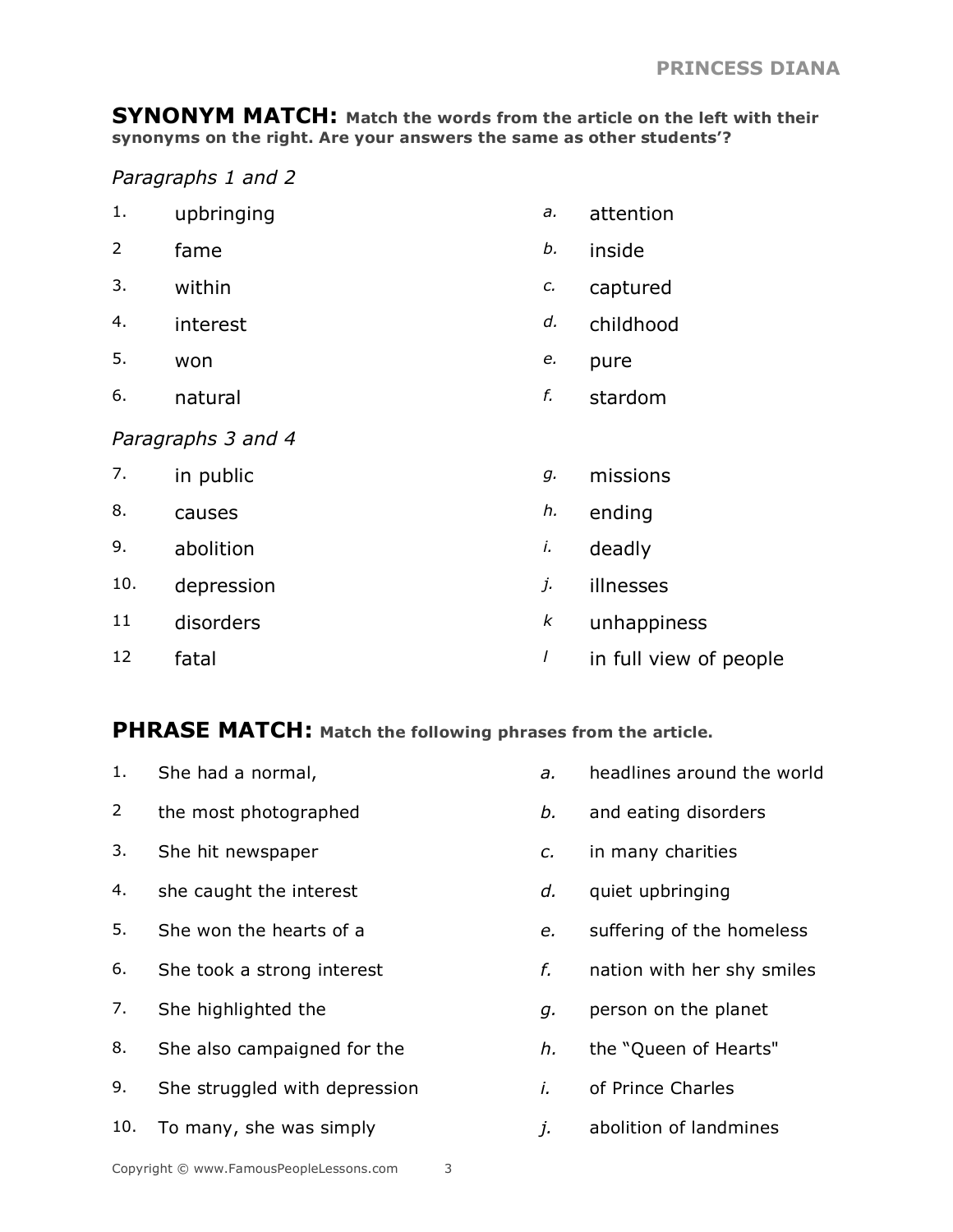#### **LISTENING GAP FILL:**

Lady Diana Spencer was born in 1961. She had a **Lady Diana Spencer was born in 1961**. She had a It could never have prepared her for the \_\_\_\_\_\_\_\_\_\_\_\_\_\_\_\_\_\_\_\_\_\_\_\_\_\_\_\_\_ being a British princess. Within a few years, she changed from being a shy teenager to the most photographed person on the planet. She hit newspaper headlines around the world, but the biggest \_\_\_\_\_\_\_\_\_\_\_\_\_\_\_\_\_\_\_\_\_\_\_\_\_\_\_ at the age of 36.

Diana was a kindergarten teacher in London when **EXECUTE:** Prince Charles. She won the hearts of a nation with \_\_\_\_\_\_\_\_\_\_\_\_\_\_\_\_\_\_\_\_\_\_\_\_\_\_\_ beauty. The whole world watched the fairytale royal wedding in 1981. A year later, she gave birth to Prince William, sons.

Diana was \_\_\_\_\_\_\_\_\_\_\_\_\_\_\_\_\_\_\_\_\_\_\_\_, but she soon developed a charming manner. She took example and charities and important causes. She highlighted the suffering of the homeless, lepers and AIDS victims. She also campaigned and the landmines and many countries banned them.

Diana and Charles divorced in 1996. She **contained and** and eating disorders for many years after. She finally found happiness with an Egyptian film producer, Dodi Al-Fayed. Their romance was closely followed by the paparazzi, which \_\_\_\_\_\_\_\_\_\_\_\_\_\_\_\_\_\_\_\_\_\_\_\_\_\_\_\_\_\_\_\_\_that killed her in Paris in 1997. At her funeral, British Prime Minister Tony Blair called her the "People's Princess". To \_\_\_\_\_\_\_\_\_\_\_\_\_\_\_\_\_\_\_\_\_\_\_ "Queen of Hearts".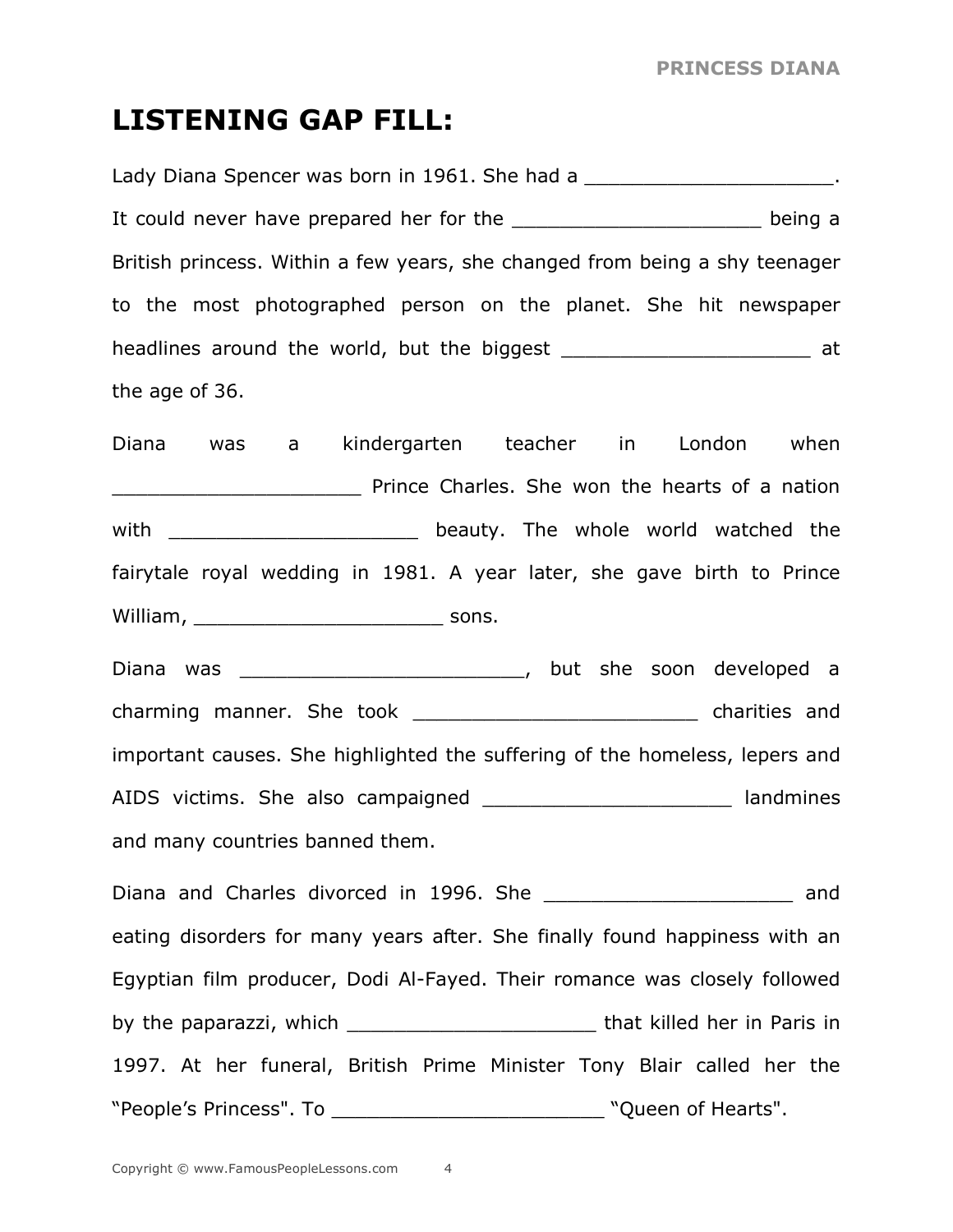## **CHOOSE THE CORRECT WORD:**

**Delete the wrong word in each of the pairs of italics.**

Lady Diana Spencer was born in 1961. She had a *abnormal / normal*, quiet upbringing. It could never have prepared her for the fame and *glamour / glamorous* of being a British princess. Within a few years, she changed from being a shy teenager to the most photographed person on the planet. She *hits / hit* newspaper headlines around the world, but the biggest one was for her *death / dead* at the age of 36.

Diana was a kindergarten teacher in London when she *catch / caught* the interest of Prince Charles. She won the hearts of a nation with her *shy / shyness* smiles and natural beauty. The *whole / all* world watched the fairytale royal wedding in 1981. A year later, she *given / gave* birth to Prince William, the first of her two sons.

Diana was nervous at *one / first* in public, but she soon developed a charming manner. She took a strong *interesting / interest* in many charities and important causes. She highlighted the suffering of the *homes / homeless*, lepers and AIDS victims. She also campaigned for the *abolition / abolish* of landmines and many countries banned them.

Diana and Charles divorced in 1996. She *struggled / struggling* with depression and eating disorders for many years after. She finally found happiness with an Egyptian film producer, Dodi Al-Fayed. Their *romantic / romance* was closely followed by the paparazzi, which led to the *fatal / fatality* car crash that killed her in Paris in 1997. At her funeral, British Prime Minister Tony Blair called her the "People's Princess". To many, she was *simply / simple* the "Queen of Hearts".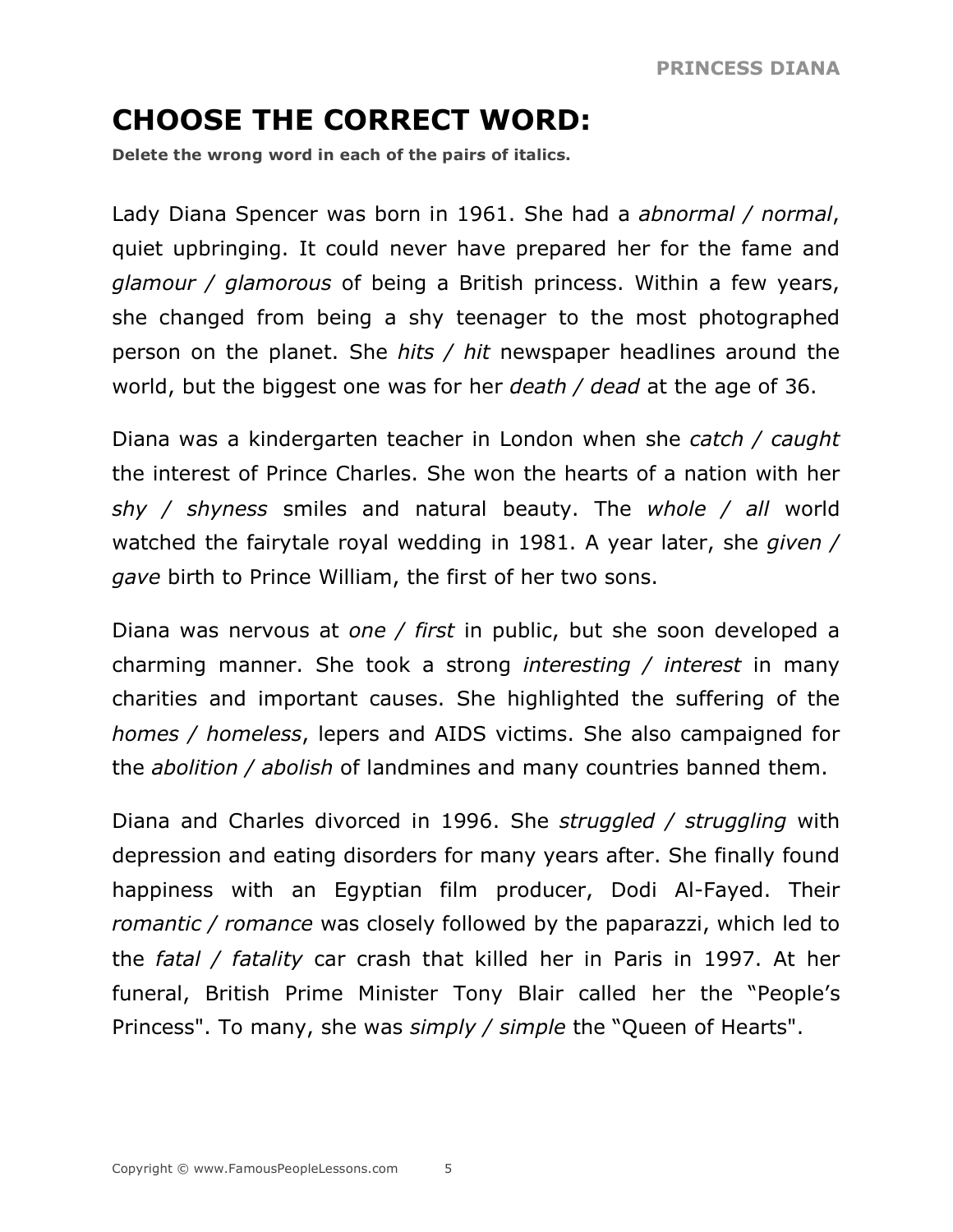## **SPELLING:**

**These jumbled words are from the text. Spell them correctly.**

#### *Paragraph 1*

- 1. She had a normal, uteig upbringing.
- 2. raeeprpd her for the fame
- 3. the most photographed person on the anltep
- 4. her tdeha at the age of 36

#### *Paragraph 2*

- 5. she caught the the teesrni of Prince Charles
- 6. She won the tsahre of a nation
- 7. The whole world watched the fairytale aoyrl wedding
- 8. she gave trihb to Prince William

#### *Paragraph 3*

- 9. Diana was nervous at first in iblucp
- 10. She took a strong **rnsttiee** in many charities
- 11. She highlighted the ensfigrfu of the homeless
- 12. She also campaigned for the otilnobal of landmines

#### *Paragraph 4*

- 13. Diana and Charles oiecdrdy in 1996.
- 14. She finally found ipnsspeha
- 15. the fatal car acrhs that killed her
- 16. To many, she was slypim the "Queen of Hearts".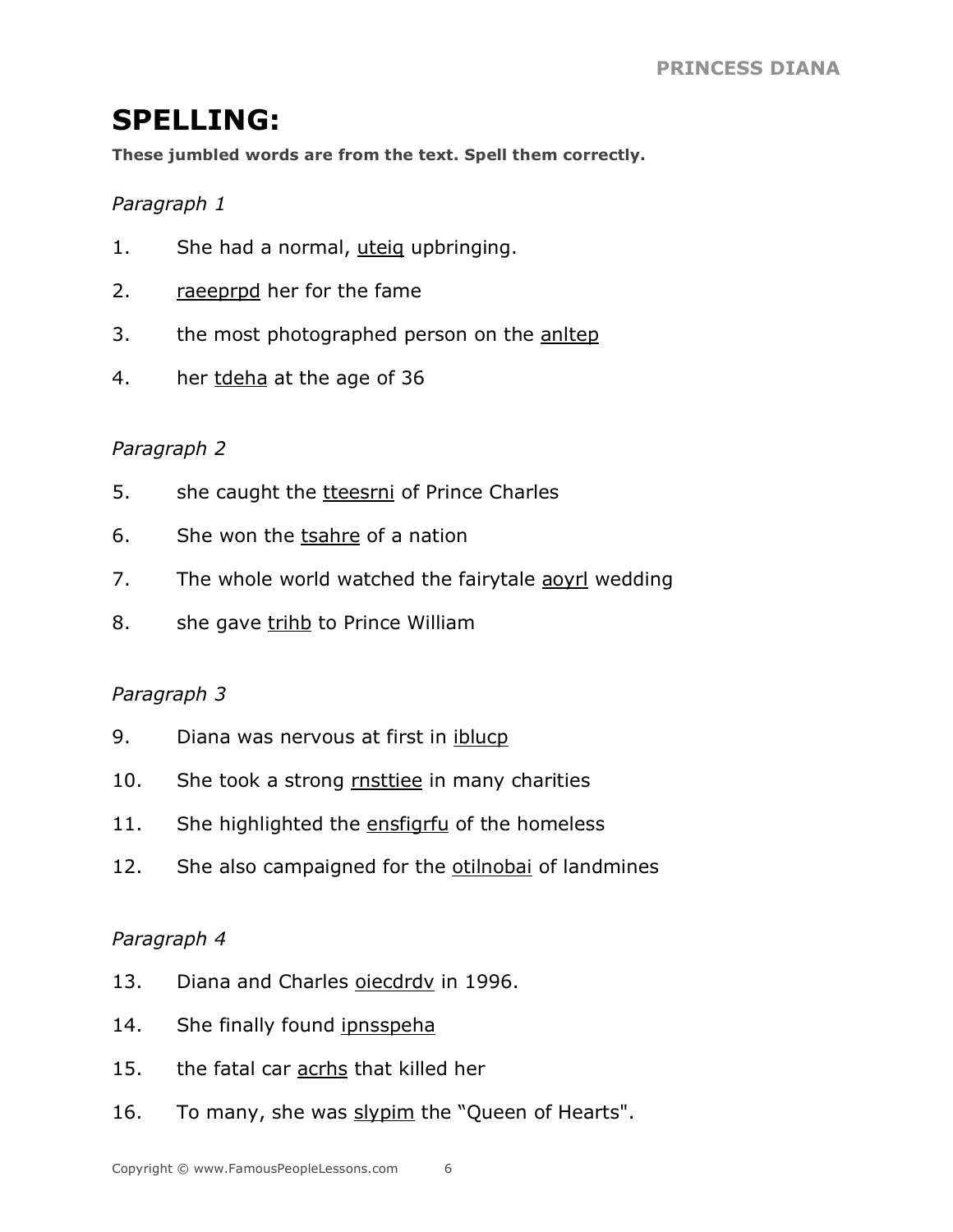## **PUT THE TEXT BACK TOGETHER**

**Number these lines in the correct order.**

- ( ) landmines and many countries banned them.
- ( ) the "People's Princess". To many, she was simply the "Queen of Hearts".
- ( ) manner. She took a strong interest in many charities and important causes. She highlighted the suffering of the
- ( ) royal wedding in 1981. A year later, she gave birth to Prince William, the first of her two sons.
- () homeless, lepers and AIDS victims. She also campaigned for the abolition of
- ( ) British Prime Minister Tony Blair called her
- ( ) Diana was a kindergarten teacher in London when she caught the interest
- () her for the fame and glamour of being a British princess. Within a few years, she changed from being a shy
- ( ) closely followed by the paparazzi, which led to the fatal car crash that killed her in Paris in 1997. At her funeral,
- ( *1* ) Lady Diana Spencer was born in 1961. She had a normal, quiet upbringing. It could never have prepared
- ( ) one was for her death at the age of 36.
- ( ) Diana and Charles divorced in 1996. She struggled with depression and eating
- () of Prince Charles. She won the hearts of a nation with her shy smiles and natural beauty. The whole world watched the fairytale
- ( ) teenager to the most photographed person on the planet. She hit newspaper headlines around the world, but the biggest
- () disorders for many years after. She finally found happiness with an Egyptian film producer, Dodi Al-Fayed. Their romance was
- ( ) Diana was nervous at first in public, but she soon developed a charming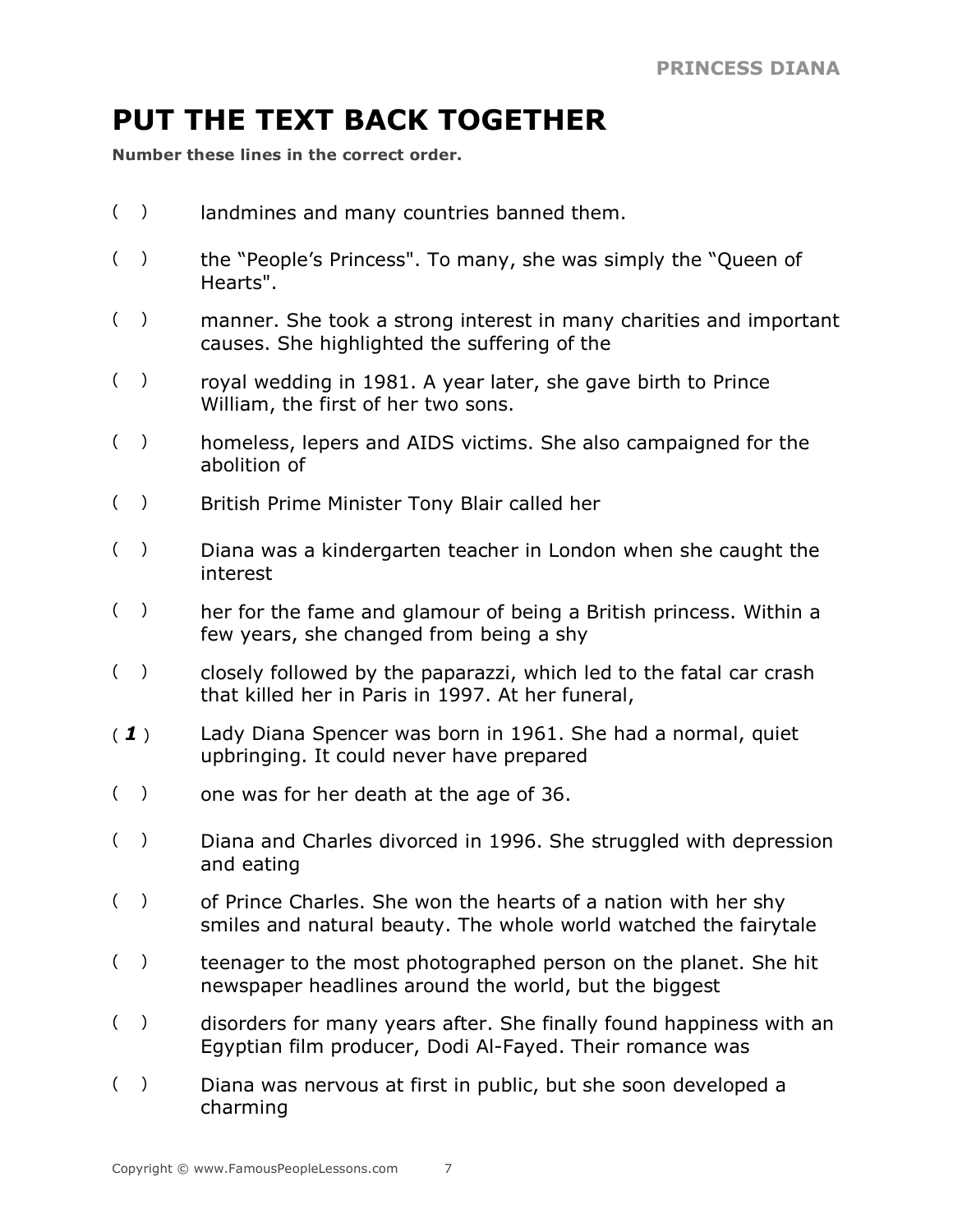#### **SCRAMBLED SENTENCES**

**With your partner, put the words back into the correct order.**

- 1. a , upbringing had normal quiet She
- 2. planet most person the the photographed on
- 3. She newspaper around world hit headlines the
- 4. a She the of nation won hearts
- 5. world whole The wedding royal fairytale the watched
- 6. she manner charming a developed soon
- 7. of abolition the for campaigned also She landmines
- 8. struggled depression eating She with and disorders
- 9. with She an finally Egyptian found film happiness producer
- 10. the car that her fatal crash killed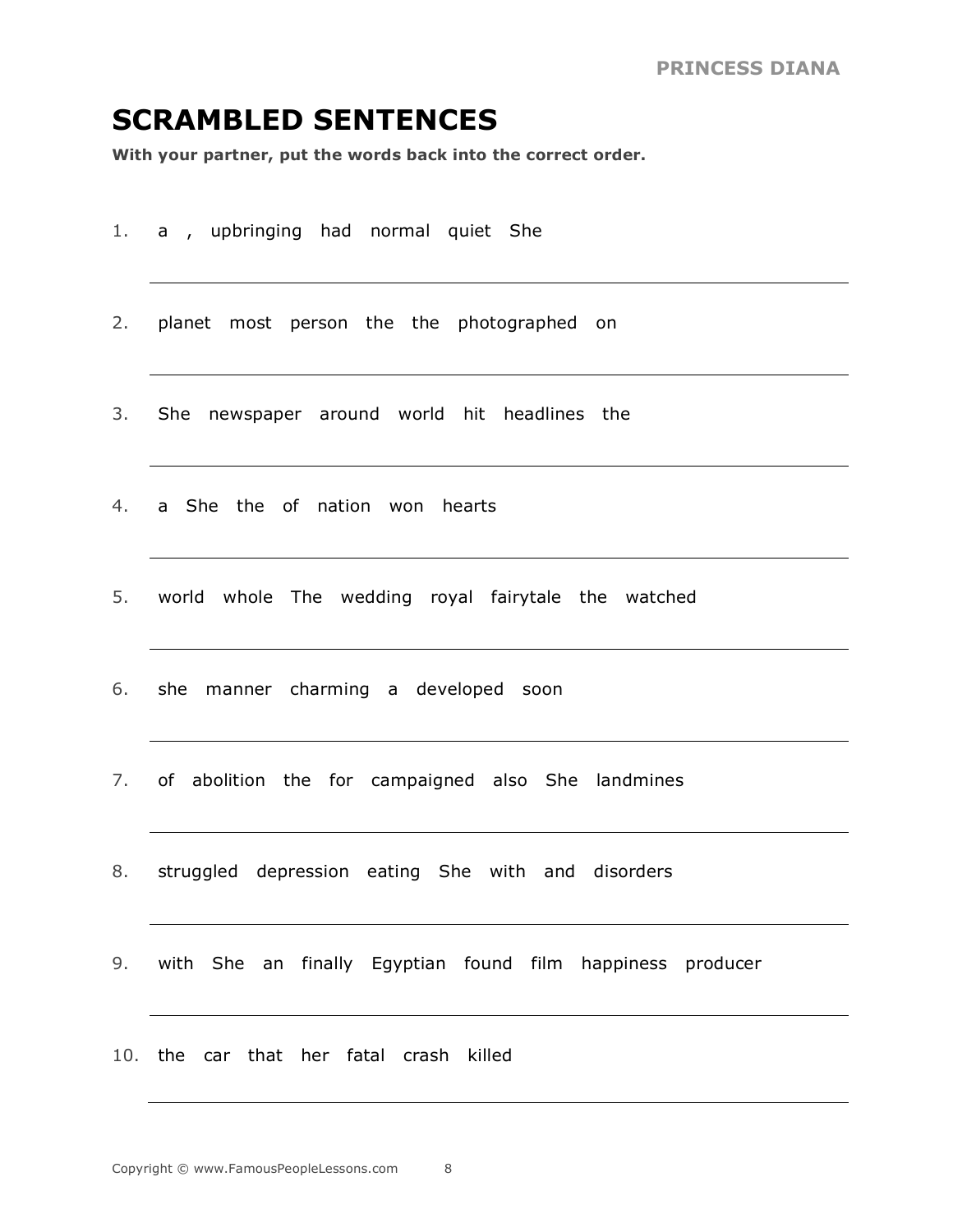### **DISCUSSION (Write your questions): STUDENT A's QUESTIONS (Do not show these to student B)**

1. What do you know about Princess Diana? 2. Would you like to have met Princess Diana? 3. What would you like to know about Princess Diana and why? 4. \_\_\_\_\_\_\_\_\_\_\_\_\_\_\_\_\_\_\_\_\_\_\_\_\_\_\_\_\_\_\_\_\_\_\_\_\_\_\_\_\_\_\_\_\_\_\_\_\_\_\_ 5. \_\_\_\_\_\_\_\_\_\_\_\_\_\_\_\_\_\_\_\_\_\_\_\_\_\_\_\_\_\_\_\_\_\_\_\_\_\_\_\_\_\_\_\_\_\_\_\_\_\_\_ 6. \_\_\_\_\_\_\_\_\_\_\_\_\_\_\_\_\_\_\_\_\_\_\_\_\_\_\_\_\_\_\_\_\_\_\_\_\_\_\_\_\_\_\_\_\_\_\_\_\_\_\_ 7. \_\_\_\_\_\_\_\_\_\_\_\_\_\_\_\_\_\_\_\_\_\_\_\_\_\_\_\_\_\_\_\_\_\_\_\_\_\_\_\_\_\_\_\_\_\_\_\_\_\_\_ 8. \_\_\_\_\_\_\_\_\_\_\_\_\_\_\_\_\_\_\_\_\_\_\_\_\_\_\_\_\_\_\_\_\_\_\_\_\_\_\_\_\_\_\_\_\_\_\_\_\_\_\_

Copyright © www.FamousPeopleLessons.com

**PRINCESS DIANA**

## **DISCUSSION (Write your questions): STUDENT B's QUESTIONS (Do not show these to student A)**

1. What did you learn from this text about Princess Diana?

------------------------------------------------------------------------------

- 2. What questions would you like to have asked Princess Diana?
- 3. What would her answers to those questions have been?

| 4. |  |
|----|--|
| 5. |  |
| 6. |  |
| 7. |  |
| 8. |  |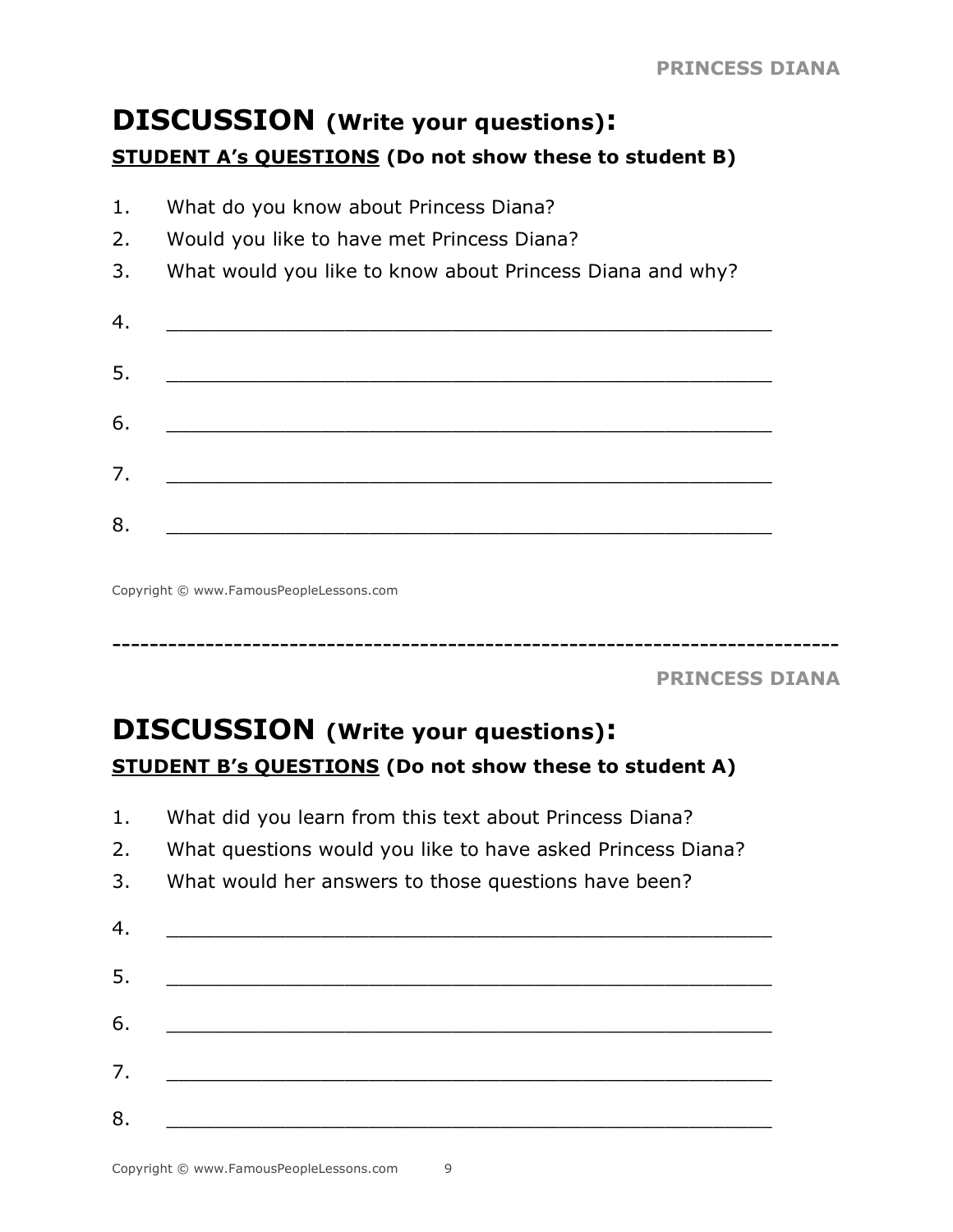## **THE PRINCESS DIANA SURVEY:**

**Write five questions about Princess Diana in the table. Do this in pairs/groups. Each student must write the questions on his / her own paper.**

**Without your partner, interview other students. Write down their answers.**

|      | STUDENT 1 | STUDENT 2 | STUDENT 3 |
|------|-----------|-----------|-----------|
| Q.1. |           |           |           |
| Q.2. |           |           |           |
| Q.3. |           |           |           |
| Q.4. |           |           |           |
| Q.5. |           |           |           |

**Return to your original partner(s) and share and talk about what you found out. Make mini-presentations to other groups on your findings.**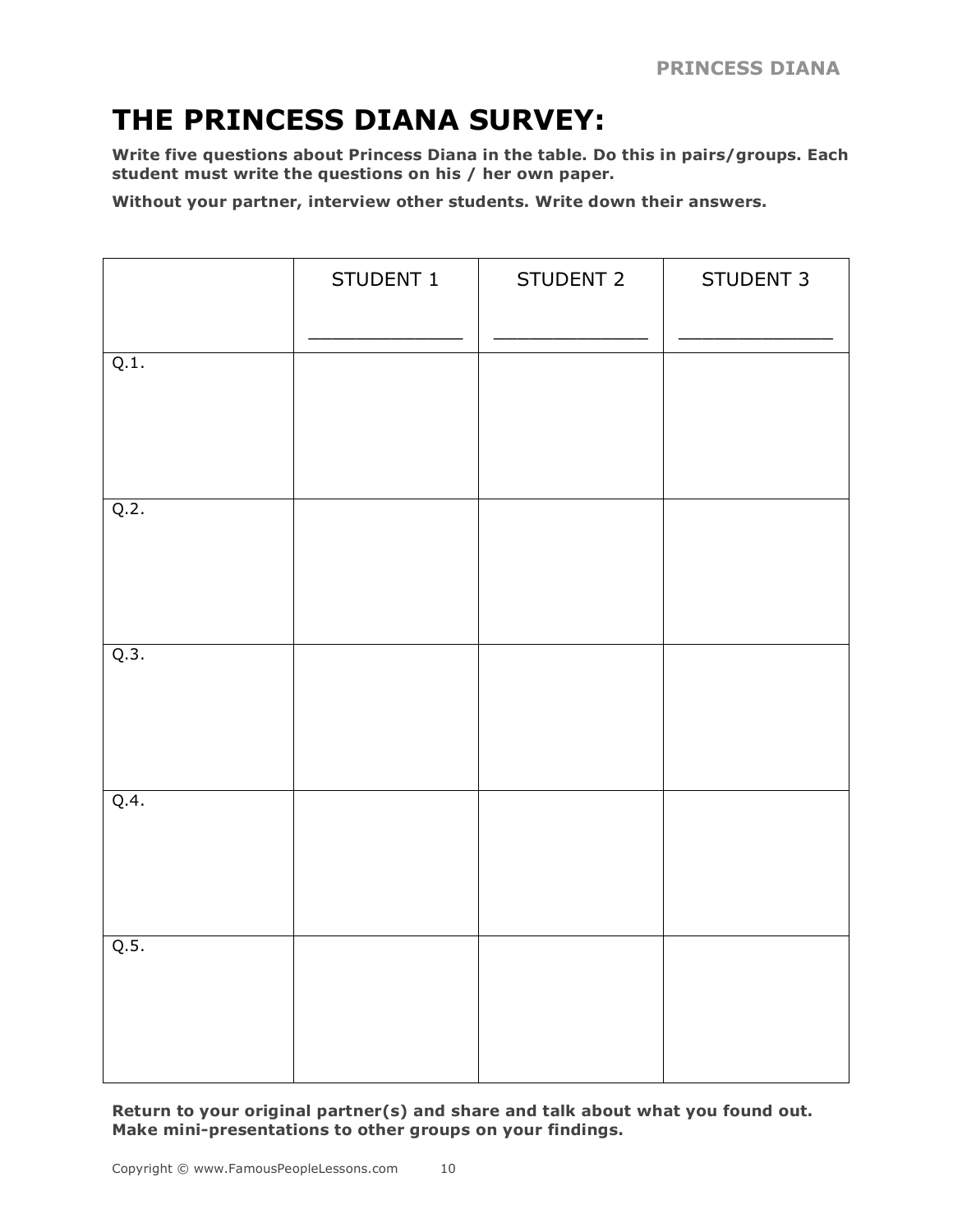## **WRITING:**

Write about Princess Diana for 10 minutes. Show your partner your paper. Correct each other's work.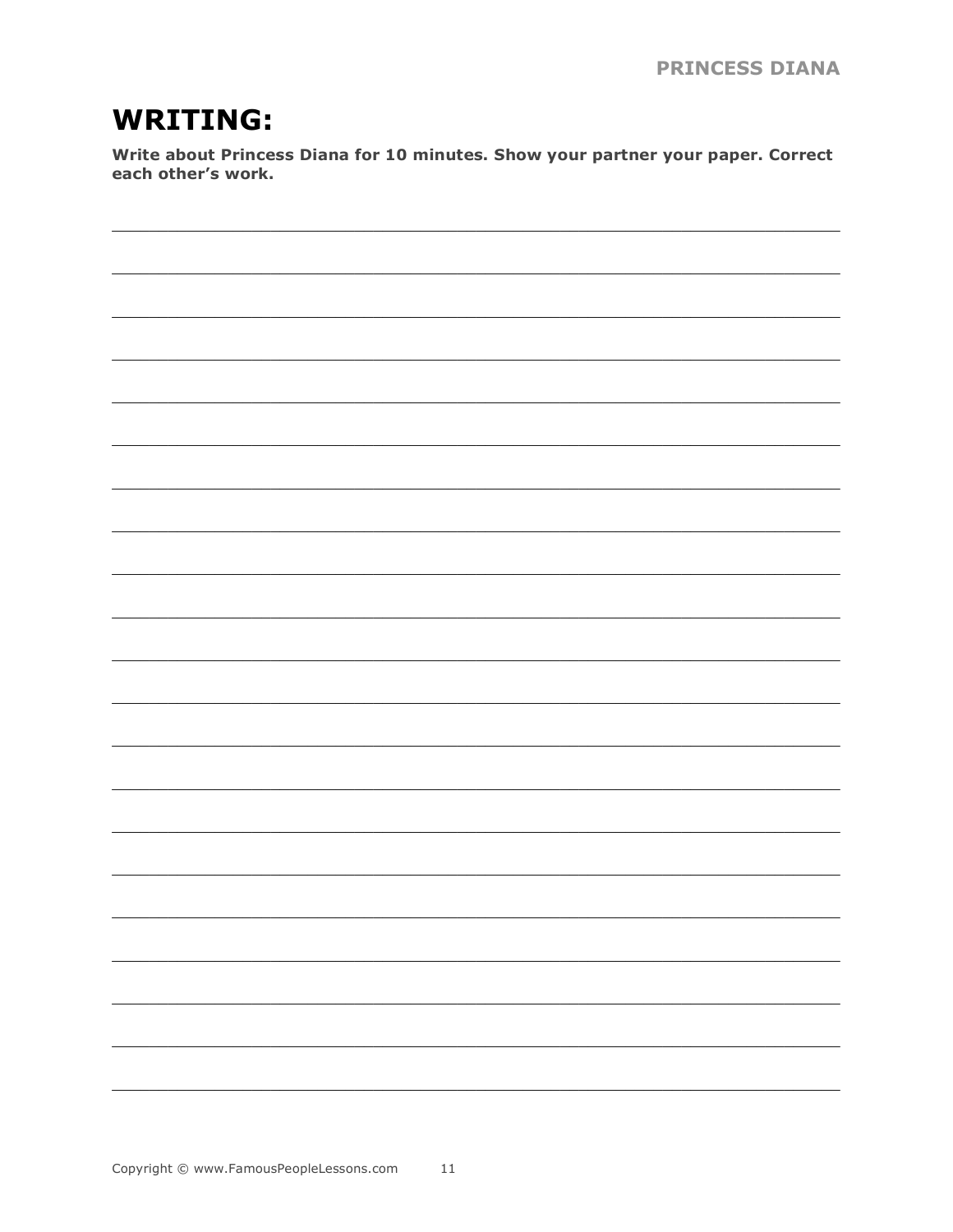## **HOMEWORK**

**1. VOCABULARY EXTENSION:** Choose several of the words from the text. Use a dictionary or Google's search field (or another search engine) to build up more associations / collocations of each word.

**2. INTERNET:** Search the Internet and find more information about Princess Diana. Talk about what you discover with your partner(s) in the next lesson.

**3. PRINCESS DIANA POSTER:** Make a poster showing the different stages of the life of Princess Diana. Show your poster to your classmates in the next lesson. Did you all find out similar things?

**4. MAGAZINE ARTICLE:** Write a magazine article about Princess Diana. Include imaginary interviews with her friends. Write about what she did every day and what she thought about.

Read what you wrote to your classmates in the next lesson. Give each other feedback on your articles.

**5. LETTER:** Write a letter to a princess. Ask her three questions about her life. Give her three suggestions on what she should do in her future. Read your letter to your partner(s) in your next lesson. Your "princess expert" partner(s) will try and answer your questions.